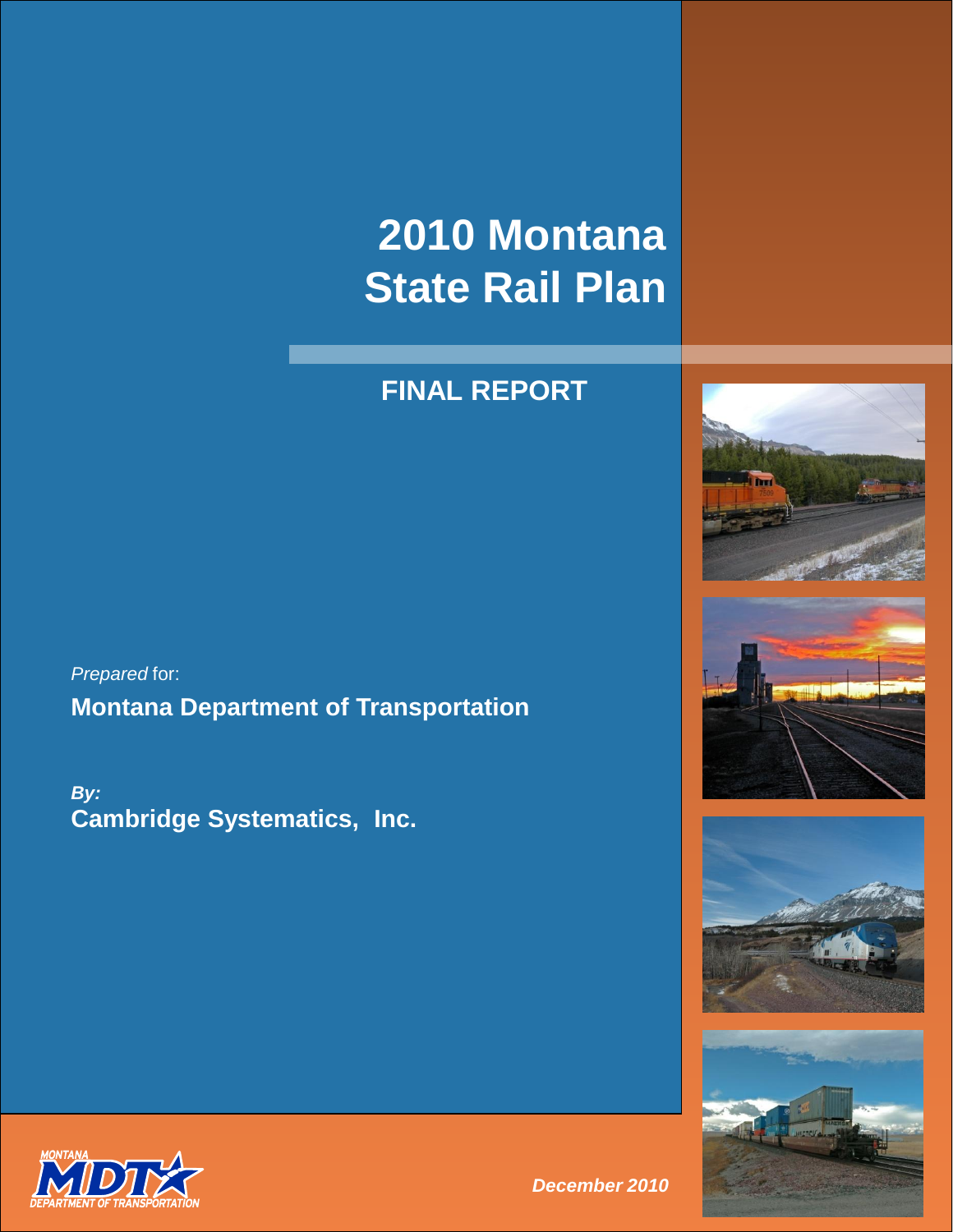## **Table of Contents**

| 1.0 |     |                                                            |  |  |
|-----|-----|------------------------------------------------------------|--|--|
|     | 1.1 |                                                            |  |  |
|     | 1.2 |                                                            |  |  |
|     | 1.3 |                                                            |  |  |
| 2.0 |     |                                                            |  |  |
|     | 2.1 |                                                            |  |  |
|     | 2.2 |                                                            |  |  |
|     | 2.3 |                                                            |  |  |
|     | 2.4 | Population Issues Influencing Rail Transportation 2-27     |  |  |
|     | 2.5 |                                                            |  |  |
|     | 2.6 |                                                            |  |  |
| 3.0 |     |                                                            |  |  |
|     | 3.1 |                                                            |  |  |
|     | 3.2 |                                                            |  |  |
|     | 3.3 |                                                            |  |  |
| 4.0 |     |                                                            |  |  |
|     | 4.1 |                                                            |  |  |
|     | 4.2 |                                                            |  |  |
|     | 4.3 | Possible Expansion of Passenger Rail Service in Montana4-6 |  |  |
|     | 4.4 |                                                            |  |  |
|     | 4.5 |                                                            |  |  |